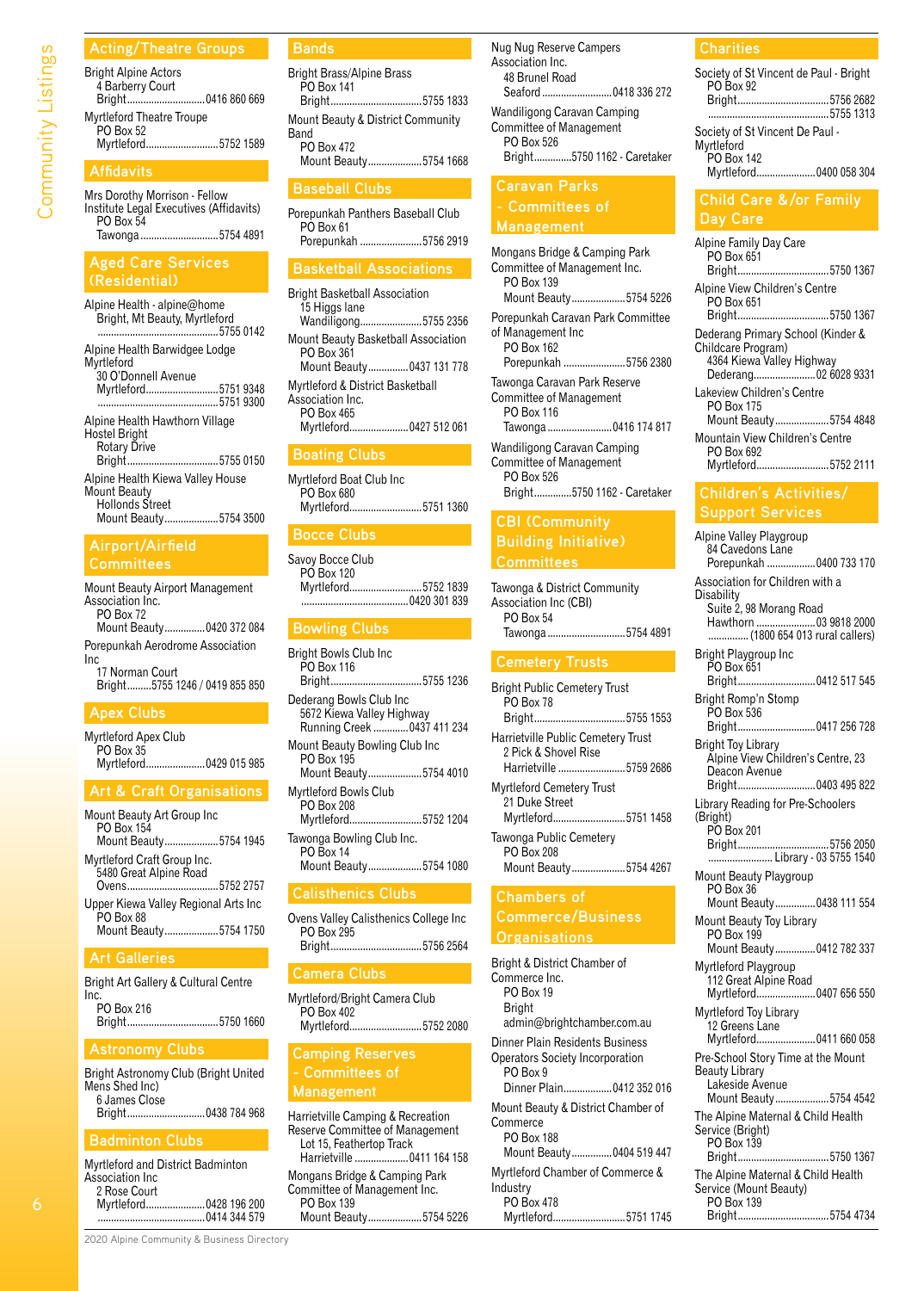#### **Children's Activities/ Support Services (cont.)**

The Alpine Maternal & Child Health Service (Myrtleford) PO Box 139 Bright..................................5751 1959

#### **Churches & Support Groups**

Alpine Anglican Parish PO Box 69<br>Bright........ ....................5752 1020 Anglican Parish of Tawonga and Mount Beauty C/- 120 Lidden Lane Coral Bank .........................5754 5230 Bethel Baptist Church PO Box 406 Mount Beauty 3699......0407 815 681 Bright Church of Christ 18 Park Street<br>Bright................ ..........0429 442 930 Bright Refresh Church 5989 Kiewa Valley Highway Mongans Bridge................5754 5202 Catholic Women's League 877 Myrtleford-Yackandandah Road Barwidgee..........................5752 1736 Kiewa Valley Refresh Church 5989 Kiewa Valley Highway Mongans Bridge................5754 5202 Mountain Glory Church 72 Prince Street<br>Myrtleford............ ...........................5751 1477 Mt Hotham Church Sanctuary Christian Ministries 201 Waymouth Street Adelaide Sa...................0410 725 792 Myrtleford Presbyterian Church 44 Esmond Street Wangaratta ........................5721 6444 Myrtleford Uniting Church PO Box 258<br>Myrtleford..... Myrtleford...........................5752 2051 ............ Hall bookings - 03 5727 1329 Our Lady of the Snows (Catholic Church) PO Box 107<br>Bright......... Bright..................................5752 1005 Refresh Women 5989 Kiewa Valley Highway Mongans Bridge................5754 5202 St Andrews Presbyterian Church Myrtleford C/- 29 Mances Lane Whorouly East ...................5752 2089 .............................................5727 1410 St Francis of Assisi (Catholic Church) PO Box 107<br>Briaht........... ......................5752 1005 St Joseph's Church Mt Beauty (Catholic Church) Wodonga Catholic Parish, PO Box 144<br>Wodonga..... Wodonga .......................02 6024 3366 St Mary's (Catholic Church) PO Box 27<br>Myrtleford.. Myrtleford...........................5752 1005 Uniting Church Bright Alpine Parish 4 Alpine View Avenue<br>Bright................................ Bright..................................5755 1023

#### Upper Kiewa Valley Uniting Church PO Box 282 Mount Beauty....................5754 4065

#### **Clay Target Clubs**

| Mount Bogong Clay Target Club Inc |                           |
|-----------------------------------|---------------------------|
| PO Box 352                        |                           |
|                                   | Mount Beauty 0400 897 200 |

Bright Community Centre PO Box 139<br>Bright......... ...5755 0555 - bookings Dinner Plain Community Centre PO Box 6

Dinner Plain 3898.........0439 161 600 Mount Beauty Community Centre PO Box 211 Mount Beauty....................5755 0555

## **Community Associations/Awareness**

#### **Groups**

Alpine Radio 96.5FM (Kiewa Valley), 92.9FM (Ovens Valley), 94.5FM (Harrietville) PO Box 331 Mount Beauty....................5754 4554 www.alpineradio.com.au Ovens Valley Awareness Group (O.V.A.G.) 84 O'Donnell Avenue Myrtleford...........................5752 2530 Upper Kiewa Valley Community Association PO Box 87 Tawonga South ............0409 754 497 **Community Health Services** Alpine Health Community Health **Centre** 32-36 Cobden Street<br>Bright.......................... Bright..................................5755 0123

Gateway Health PO Box 122 Myrtleford...........................5731 3500

#### **Conservation Groups**

Friends of Bright Memorial Arboretum Inc. PO Box 476 Bright..................................5755 2035 Friends of Germantown Streamside Reserve 178 Delany Avenue Bright.............................0432 919 139 Friends of Hit or Miss Creek Dredgehold.............................5759 2563 Friends of the Clover Arboretum PO Box 124 Tawonga South .................5754 1332 Harrietville Tronoh Dredgehole Reserve Committee of Management 164 Great Alpine Road Harrietville ....................0438 050 475 Wandiligong Preservation Society Inc PO Box 170 Wandiligong..................0412 546 521 **Counselling/Advocacy Services** Anglicare Victoria (Hume Region) PO Box 457<br>Wangaratta ... Wangaratta ........................5721 9088 Centre Against Violence - Wangaratta PO Box 438<br>Wangaratta .. .............5722 2203

The Alpine Aged Care Advocacy Service ...............................0407 142 716

#### **Cricket Clubs**

Bright Wanderers Cricket Club 77 Delany Avenue Bright.............................0419 869 558

| Dederang Cricket Club Inc<br>PO Box 1703<br>Wodonga0418 787 510               |  |
|-------------------------------------------------------------------------------|--|
| Harrietville Cricket Club Inc<br>PO Box 105<br>Harrietville  0418 971 778     |  |
| Mount Beauty United Cricket Club<br>PO Box 229<br>Mount Beauty0418 225 493    |  |
| Myrtleford Saints Cricket Club<br>PO Box 666<br>Myrtleford0414 294 263        |  |
| <b>Whorouly Gapsted Cricket Club</b><br>154 Neary Lane<br>Murmungee 5751 1841 |  |
| <b>Croquet Clubs</b>                                                          |  |
| <b>Bright Croquet Club</b><br>PO Box 447<br>Bright5750 1437                   |  |

1st Mt Beauty Cub Group PO Box 64 Tawonga South .................5754 4987

#### **CWA (Country Women's Association)**

Country Women's Association Inc - Myrtleford Unit 3/64 Prince Street Myrtleford...........................5752 1228 Rosewhite & District Country Women's Association 1982 Happy Valley Road Myrtleford...........................5753 5340

#### **Cycling/Mountainbike Clubs**

Alpine Cycling Club PO Box 319<br>Bright........... Bright.............................0407 226 446 Team Mount Beauty (Mountain Bike Club) Inc PO Box 295 Mount Beauty info@tmb.org.au / www.tmb.org.au

#### **DEPI (Department of Environment & Primary Industries)**

Department of Environment & Primary Industries (Bright) PO Box 20 Bright..................................5755 0000 Department of Environment & Primary Industries (Ovens)

5338 Great Alpine Road<br>Ovens Ovens.............

#### **Dog Training Clubs**

Ovens Valley Canine Club Inc PO Box 168<br>Myrtleford.... Myrtleford...........................5755 1264

Alpine Institute www.alpineinstitute.vic.edu.au .............................................5751 9400 Alpine U3A Inc. (Mount Beauty)

PO Box 178 Mount Beauty....................5754 1942 Bright Adult Education Inc PO Box 294 Bright..................................5750 1243

| Mount Beauty Neighbourhood Centre<br>Inc / McCullough Institute<br>Tennis Court Avenue |
|----------------------------------------------------------------------------------------|
| Mount Beauty5754 1166                                                                  |
| Myrtleford Neighbourhood Centre<br>PO Box 532                                          |
| Myrtleford5752 2775                                                                    |
| U3A Bright District<br><b>PO Box 458</b>                                               |
| Bright5756 2268                                                                        |

# **Education - Primary**

## **Schools**

Bright P-12 College PO Box 30<br>Bright......... Bright..................................5755 1166 Dederang Primary School 4364 Kiewa Valley Hwy Dederang.............................02 6028 9331 Dinner Plain School (Bright P-12 Annex) PO Box 30<br>Bright........ Bright..................................5755 1166 ..............(03 5159 6686 - Winter only) Falls Creek Primary School PO Box 38 Falls Creek..........................5758 3311 Harrietville Primary School 165 Great Alpine Road Harrietville .........................5759 2533 Mount Beauty Primary School PO Box 34 Mount Beauty....................5754 4354 Myrtleford P-12 College PO Box 530<br>Myrtleford..... Myrtleford...........................5752 1174 Porepunkah Primary School 2 Martley Street<br>Porepunkah ........ Porepunkah .......................5756 2253 St Mary's Primary School PO Box 320<br>Myrtleford.... Myrtleford...........................5752 1808 Tawonga Primary School C/- Post Office Tawonga .............................5754 4468 Wandiligong Primary School PO Box 591<br>Bright.......... Bright..................................5755 1026

#### **Education - Secondary Schools**

| Dinner Plain School (Bright P-12<br>Annex)<br>PO Box 30<br>Marian College<br>PO Box 215<br>Mount Beauty Secondary College<br><b>PO Box 38</b><br>Mount Beauty5754 4005<br>Myrtleford P-12 College<br>PO Box 530 | Bright P-12 College<br>PO Box 30<br>Bright5755 1166 |
|-----------------------------------------------------------------------------------------------------------------------------------------------------------------------------------------------------------------|-----------------------------------------------------|
|                                                                                                                                                                                                                 |                                                     |
|                                                                                                                                                                                                                 | Bright5755 1166<br>(03 5159 6686 - Winter only)     |
|                                                                                                                                                                                                                 | Myrtleford5752 1596                                 |
|                                                                                                                                                                                                                 |                                                     |
|                                                                                                                                                                                                                 |                                                     |
|                                                                                                                                                                                                                 | Myrtleford5752 1174                                 |

#### **Education - Student Leadership and/or Outdoor Education campuses**

| ____________________          |
|-------------------------------|
| Mountain View Retreat Outdoor |
| <b>Education Centre</b>       |
| 194 Great Alpine Road         |

Harrietville .........................5759 2530 Outdoor School 1 Black Possum Road

Bogong...............................5754 1732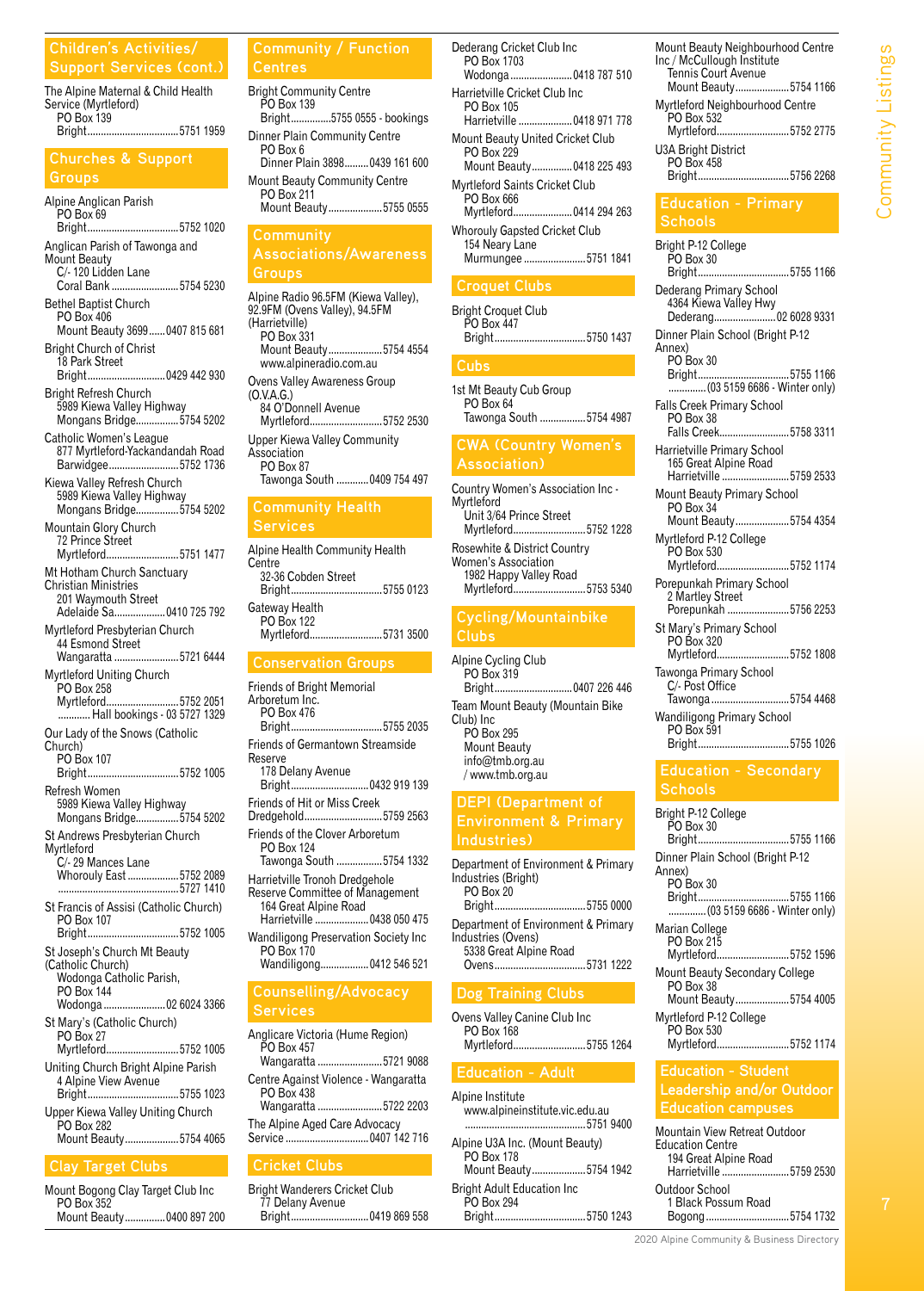**Education - Student Outdoor Education** 

School for Student Leadership - Alpine School Campus PO Box 53 Dinner Plain.......................5150 8100

#### **Film Society**

Bright Film Society 15 Georgian Court<br>Bright....................... Bright.............................0424 608 221

Myrtleford Film Society Inc. C/O Secretary, 57 Halls Road Myrtleford......................0427 521 122

#### **Financial Counselling**

| Anglicare Victoria (Hume Region)<br><b>PO Box 457</b>                                    |                                       |
|------------------------------------------------------------------------------------------|---------------------------------------|
|                                                                                          | Wangaratta 5721 9088                  |
| Goulburn Murray Hume Ag Care Rural<br><b>Financial Counselling Service</b><br>PO Box 124 | Benalla 0429 484 489<br>1300 834 775  |
| Upper Murray Family Care<br>PO Box 389                                                   | Wangaratta  02 6055 8000<br>5720 0000 |

#### **Fire Brigades**

| <b>Bright Fire Brigade</b><br>18 Churchill Avenue<br>Bright02 6043 8800              |
|--------------------------------------------------------------------------------------|
| Buffalo River Rural Fire Brigade<br>PO Box 516                                       |
| Myrtleford5752 1974<br>Dederang Rural Fire Brigade                                   |
| 82 Goonan Lane<br>Dederang02 6028 9293                                               |
| Falls Creek Urban Fire Brigade<br>PO Box 266<br>Falls Creek 5758 3642 - Station      |
| <b>Gapsted Rural Fire Brigade</b><br>2 Ross Court<br>Myrtleford5752 1888             |
| <b>Gundowring Rural Fire Brigade</b><br>42 Bohun Lane                                |
| Upper Gundowring  02 6028 9221<br>Harrietville Rural Fire Brigade<br>C/- Post Office |
| Harrietville 5759 2596                                                               |
| Kergunyah Rural Fire Brigade<br>2017 Kiewa Valley Highway<br>Kergunyah  02 6027 5296 |
| Mount Beauty Urban Fire Brigade<br><b>PO Box 25</b><br>Mount Beauty 0407 250 129     |
| Mount Hotham / Dinner Plain Fire<br><b>Brigade</b><br><b>RMB 1008</b>                |
| Hotham Heights5759 3089                                                              |
| Mudgegonga Rural Fire Brigade<br>C/-108 Pini Lane<br>Mudgegonga  0409 432 155        |
| Myrtleford Fire Brigade<br>41 Duke Street                                            |
|                                                                                      |
| Ovens-Eurobin Fire Brigade<br>285 Wobonga Lane<br>Eurobin  0448 246 509              |
| Porepunkah Rural Fire Brigade<br>PO Box 531<br>Porepunkah 5756 2208                  |

| Rosewhite Rural Fire Brigade<br>1029 Carrolls Road<br>Rosewhite 5753 5300           |
|-------------------------------------------------------------------------------------|
| Tawonga Rural Fire Brigade<br>PO Box 102<br>Tawonga 5754 1174                       |
| <b>Fishing Clubs</b>                                                                |
| Alpine Flyfishers<br>C/- Post Office<br>Porepunkah 5752 1543                        |
| Kiewa Valley Fishing Club Inc.<br>C/-18 Nelse Street<br>Mount Beauty5754 4522       |
| Myrtleford and District Sports Fishing<br>Club<br>PO Box 449<br>Myrtleford5727 1236 |
| <b><i>CALCULATION IN THE REAL PROPERTY AND</i></b>                                  |

#### **Football Clubs**

| Dederang Mount Beauty Football/<br>Nethall Club Inc.<br>2484 Kiewa Valley Highway<br>Kergunyah  02 6028 9472 |
|--------------------------------------------------------------------------------------------------------------|
| Myrtleford Football/Netball Club<br><b>PO Rox 124</b><br>Myrtleford5752 1134                                 |
| United Bright Football & Netball<br>Club Inc<br>PO Box 220<br>Bright 0438 346 763 (Secretary)                |
| <b>Garden Clubs</b>                                                                                          |

#### Bright Garden Club Inc

| PO Box 274<br>Bright5756 2606                           |
|---------------------------------------------------------|
| $\sim$ $\sim$ $\sim$ $\sim$ $\sim$ $\sim$ $\sim$ $\sim$ |

#### **Gliding Clubs**

|  | Mount Beauty Gliding Club Inc.<br>Mount Beauty 0417 565 514 |
|--|-------------------------------------------------------------|

## **Golf Courses/Clubs**

| Bright Country Golf Club<br>PO Box 242<br>Bright5755 1773                |
|--------------------------------------------------------------------------|
| Dederang Golf Club<br><b>PO Box 22</b><br>Tawonga 5754 4196              |
| Mount Beauty Golf Club Inc.<br><b>PO Box 23</b><br>Mount Beauty5754 4002 |
| Myrtleford Golf Club Inc.<br>PO Box 505<br>Myrtleford5752 2286           |
| Myrtleford Golf Club Ladies Members<br>PO Box 505<br>Myrtleford5752 2286 |
| Guides                                                                   |
| Alpine Lawarla Girl Guides<br>PO Box 283<br>Myrtleford 0408 270 720      |

#### **HACC (Home and Community Care Services)**

| Friendly Visiting Service - Alpine@<br>Home |                 |
|---------------------------------------------|-----------------|
| PO Box 139                                  |                 |
|                                             | Bright5755 0142 |
| Home & Community Care Service               |                 |
| (HACC) - Alpine@Home                        |                 |
| PO Box 139                                  |                 |
|                                             | Bright5755 0142 |

| Home Maintenance - Alpine@Home<br>Bright5755 0142 |
|---------------------------------------------------|
| Lunch Club - Alpine@Home<br>Bright5755 0142       |
| Bright5755 0142                                   |
| Planned Activity Group (PAG) -<br>Bright5755 0142 |
|                                                   |

#### **Halls**

Bright Community Centre PO Box 139 ...5755 0555 - bookings Bright Court House Committee Inc. PO Box 407 Bright..................................5755 2035 ........................................0418 359 972 Dederang Recreation Reserve, Hall & Multi Purpose Building Committee of **Management** C/- G. Stow, 705 Kancoona South Road Dederang.......................0438 289 462 Dinner Plain Community Centre PO Box 6 Dinner Plain ...0439 161 600 - bookings Freeburgh Hall and Recreation Reserve Committee of Management 920 Great Alpine Road<br>Freeburgh....................... ..................5755 1625 Gapsted Public Hall Committee of Management C/- R. Orton, Secretary, 3810 Great Alpine Road Gapsted ..............................5752 1712 Gundowring Hall & Recreation Reserve Committee of Management 2201 Gundowring Road Gundowring ..................0428 289 515 Happy Valley Hall Committee of Management 713 Happy Valley Road<br>Rosewhite ..................... ..................5753 5318 Harrietville Community Hall 2209 Great Alpine Road Harrietville ......5759 2553 - bookings (Harrietville Store) or 03 5759 2532 Mount Beauty Community Centre PO Box 211 Mount Beauty....................5755 0555 Mount Beauty Cub & Scout Hall PO Box 57 Tawonga .............................5754 4987 Mudgegonga Hall Reserve Committee of Management 1395 Myrtleford-Yackandandah Road Mudgegonga .....................5753 4590 Myrtleford Scout & Guide Hall Reserve (Friendship House) Committee of **Management** C/- 9 Jamieson Street Myrtleford...........................5752 1923 Myrtleford Soldiers Memorial Hall Committee of Management PO Box 52 Myrtleford...........................5752 1589 Porepunkah Public Hall & Recreation Reserve Committee of Management PO Box 151 Porepunkah .......................5756 2335 ........................................0407 279 283 Scout Alpine Centre - Tawonga PO Box 57

Tawonga .............................5754 4987

| St Albans Hall Committee of<br>Management<br>206 Running Creek Road<br>Kancoona02 6028 9472<br>(hall bookings)                  |
|---------------------------------------------------------------------------------------------------------------------------------|
| Tawonga Memorial Hall Committee of<br>Management<br>120 Lidden Lane<br>Coral Bank 5754 4435<br>0409 471 552 - bookings          |
| UCA Myrtleford Hall<br>PO Box 258<br>Myrtleford5727 1329                                                                        |
| <b>Upper Gundowring Recreation</b><br>Reserve Committee of Management<br>2312 Gundowring Road<br>Upper Gundowring  02 6028 9888 |
| Wandiligong Public Hall Committee of<br>Management Inc.<br>PO Box 573<br>Bright5755 1639<br>5755 1334 - bookings                |
| Wandiligong Public Purposes and<br>Old Library Reserve Committee of<br>Management<br>PO Box 23<br>Wandiligong5755 1405          |
| Hang Gliding/<br><b>CONTRACTOR</b>                                                                                              |

## **Paragliding Clubs**

North East Victorian Hang Gliding Club PO Box 317<br>Bright.......... Bright.............................0412 159 472

#### **Health Support Services**

Alpine Health - Dietitian 32-36 Cobden Street Bright..................................5755 0182 Alpine Health - District Nursing Service Alpine Health, 30 O'Donnell Avenue Myrtleford...........................5751 9300 Alpine Health - Rural Primary Health Services Program 32-36 Cobden Street<br>Bright........................... ..........................5755 0123 Anglicare Victoria (Hume Region) PO Box 457 Wangaratta ........................5721 9088 Association for Children with a Disability Suite 2, 98 Morang Road Hawthorn ......................03 9818 2000 ...............(1800 654 013 rural callers) Bright Cancer Support Group PO Box 350 Bright..................................5750 1874 ........................................0419 727 999 Centre Against Violence - Wangaratta PO Box 438 Wangaratta ........................5722 2203 Emerge Australia PO Box 120 Prahran..........................03 9529 1344 Kiewa and Ovens Arthritis Self-Help Group Inc C/- 3 Hargreaves Road<br>Bright................................ Bright..................................5750 1941 Kiewa Valley Carers Support Group 55 Roper Street Mount Beauty....................5754 4242 McGrath/IGA Breast Care Nurse C/- Alpine Health, 30 O'Donnell Avenue Myrtleford...........................5751 9365 ........................................0400 685 701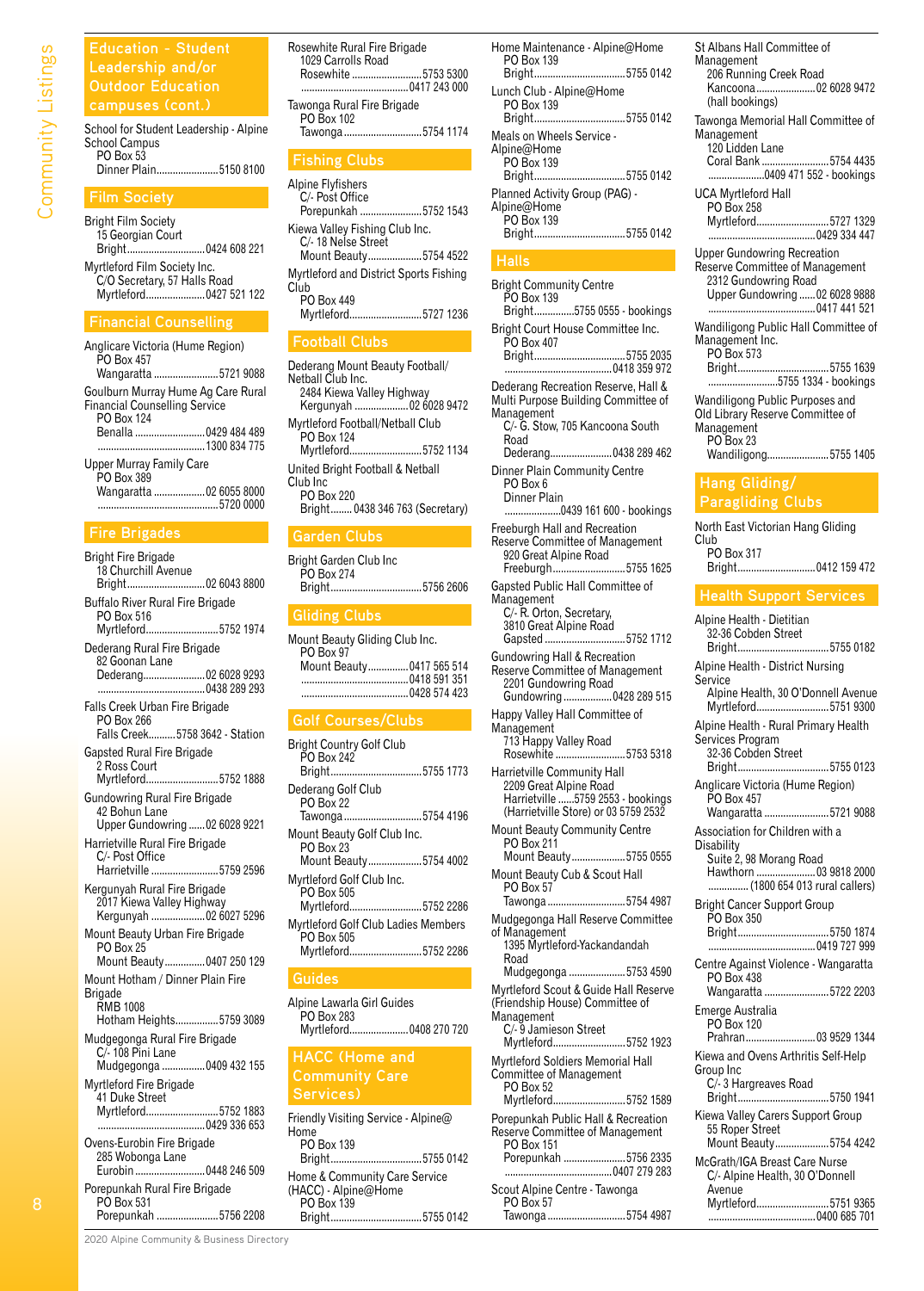#### **Health Support Services (cont.)**

Myrtleford Carer Support Group \_<br>84 O'Donnell Avenue<br>Myrtleford..................... ....................5752 2530 Myrtleford Disability Support Group 84 O'Donnell Avenue<br>Myrtleford....................... ...................5752 2530 Natural Family Planning PO Box 6 Beechworth...................1800 335 860 R.D.A.V. (Riding Develop Abilities Victoria) PO Box 280<br>Myrtleford... ....................5756 2565 Upper Kiewa Valley Cancer Support Group c/- Alpine Health, 2-8 Hollonds **Street** Mount Beauty....................5754 4123 Upper Kiewa Valley Dementia Support **Group** C/- Alpine Health, 2-8 Hollonds Street Mount Beauty...............0408 311 255 Upper Murray Family Care PO Box 389 Wangaratta ...................02 6055 8000 .............................................5720 0000 Villa Maria - Northern Community **Services** 27-29 Faithfull Street Wangaratta ...................1800 052 222 \*freecall from fixed lines, mobiles at mobile rates or (03) 5722 9046 Vision Australia

566 Olive Street<br>Albury ................ ................02 6041 8800

Harrietville Historical Society C/- Post Office<br>Harrietville ....... ..................5759 2530 Kiewa Valley Historical Society Inc. PO Box 184 Mount Beauty....................5754 4453 Myrtleford & District Historical Society Inc 29 Elgin Street<br>Myrtleford........... ...................5752 1963 The Bright & District Historical Society Inc & Museum PO Box 265<br>Bright.......... Bright..................................5755 1009

#### **Horse &/or Pony Clubs**

Alpine Adult Riding Club Inc PO Box 44<br>Bright.......... Bright..................................5755 1060 Bright & District Pony Club PO Box 157 Bright.............................0439 680 664 Dederang & District Trail Riding Club Dederang.......................02 6028 9694 Myrtleford Pony Club PO Box 448 .................5752 1968 R.D.A.V. (Riding Develop Abilities Victoria) PO Box 280 Myrtleford...........................5756 2565 **Justices of the Peace**

| Mr John Hart JP |  |
|-----------------|--|
| 23 Walkers Lane |  |
|                 |  |
|                 |  |

| Mr Kevin Pitts JP |                     |
|-------------------|---------------------|
| PO Box 570        |                     |
|                   | Myrtleford5752 1993 |

- Mr Michael James Worton JP 22 Mount Porepunkah Road Bright..................................5750 1972 ........................................0401 500 764 Mr Rob Spargo JP C/- Tawonga Post Office Tawonga ........................0419 544 615 Mr Robert Ford JP 5545 Great Alpine Road Ovens..................................5752 2071 ........................................0417 581 167 Mr Robert Spencer JP 73 Feathertop Track<br>Harrietville ................ ...<br>..........0419 478 262 Ms Bev Bowie JP PO Box 120 Mount Beauty....................5754 1445 **Karate Clubs** Alpine Shinkyokushin Karate
- PO Box 428 Bright.............................0421 562 248 Australian School of Shotokan Karate Facebook ASSKAlpine Freeburg ........................0417 526 549 The Traditional School of Okinawa Ryu Karate Do Shuri te Seibukan. PO Box 98 Porepunkah .......................5756 2775 **Landcare**

Regional Landcare Coordinator North East Catchment Management **Authority** PO Box 616<br>Wodonga...... Wodonga .......................02 6043 7648

Upper Ovens Valley Landcare Group PO Box 237<br>Bright.......... Bright.............................0439 393 019

#### **Legacy**

Wangaratta, Myrtleford, Bright Group of Melbourne Legacy Inc PO Box 564 Wangaratta ........................5721 3661

#### **Legal Support Services**

Hume Riverina Community Legal **Service** PO Box 31<br>Wodonga......... Wodonga .......................1800 918 377 ........................................02 6057 5000 Upper Murray Family Care PO Box 389<br>Wangaratta ..... ...........02 6055 8000 .............................................5720 0000

#### **Libraries/Library Support**

High Country Library Network (Bright) 13 Ireland Street Bright..................................5755 1540 High Country Library Network (Mt Beauty) Lakeside Avenue Mount Beauty....................5754 4542 High Country Library Network (Myrtleford) Cnr Standish Street & O'Donnell Avenue<br>Myrtleford........ ...................5751 1591 Library Reading for Pre-Schoolers (Bright) PO Box 201<br>Bright.......... ...................5756 2050 ........................ Library - 03 5755 1540 Pre-School Story Time at the Mount Beauty Library Lakeside Avenue Mount Beauty....................5754 4542

The Friends of Bright Library C/- Bright Library, Ireland Street Bright..................................5755 1540 The Friends of Myrtleford Library 1177 Buffalo River Road Myrtleford...........................5754 2203 **Lions Clubs**

#### Bright Lions Club

| PO Box 100<br>Bright5755 1082                                                 |  |
|-------------------------------------------------------------------------------|--|
| <b>Bright Lions Ladies Auxiliary</b><br>PO Box 100<br>Bright5755 2124         |  |
| Lions Club of Myrtleford<br>PO Box 180<br>Myrtleford0407 072 835              |  |
| Lions Club of Upper Kiewa Valley Inc<br>PO Box 61<br>Mount Beauty0428 944 128 |  |
| <b>Masonic Lodges</b>                                                         |  |
| Lodge of Unity No. 54 - Bright<br>PO Box 229                                  |  |

Porepunkah ..................0418 398 126 Myrtleford Masonic Lodge PO Box 344 Myrtleford...........................5751 1490

# **Centres**

The Alpine Maternal & Child Health Service (Bright) PO Box 139<br>Bright........... Bright..................................5750 1367 The Alpine Maternal & Child Health Service (Mount Beauty) PO Box 139<br>Bright............. Bright..................................5754 4734 The Alpine Maternal & Child Health Service (Myrtleford) PO Box 139 Bright..................................5751 1959 **Men's Sheds**

Bright United Mens Shed Inc 14 Churchill Avenue Bright..................................5750 1120 Mount Beauty & District Men's Shed Inc. PO Box 145 Tawonga South ............0419 514 378 Myrtleford Men's Shed Inc PO Box 673<br>Myrtleford...... Myrtleford...........................5752 1361 ................................... or 03 5751 9416 **Motor Vehicle Clubs** Bright Rod & Kustom Club Inc

#### PO Box 564 Bright.............................0429 861 463 Bright Vehicle Preservation Society

Inc. PO Box 148 Bright..................................5756 2908 Mount Beauty Car Club Inc 101 Lakeside Avenue Mount Beauty...............0407 556 200

Alpine Motor Cycle Club PO Box 303 Myrtleford...........................5727 1413

## **Multicultural Clubs &**

| Circolo Calabrese of Myrtleford &<br>District Inc<br>PO Box 501<br>Myrtleford 0456 521 991                             |
|------------------------------------------------------------------------------------------------------------------------|
| Circolo Trentino of Myrtleford &<br>District Club Inc.<br>PO Box 106<br>Myrtleford5752 1496                            |
| Circolo Vicentini di Myrtleford Inc<br>PO Box 353<br>Myrtleford 0417 472 169                                           |
| ltalian Pensioner Group of Myrtleford<br>(Circolio Pensionati Di Myrtleford)<br>13 Power Street<br>Myrtleford5752 1092 |
| North East Multicultural Association<br>PO Box 417<br>Wangaratta 5721 2090                                             |
| Trevisani Nel Mondo - Myrtleford &<br>District Inc<br>PO Box 542<br>Myrtleford5722 1945                                |

| Harrietville Museum<br>C/- Post office<br>Harrietville 5759 2530                          |  |
|-------------------------------------------------------------------------------------------|--|
| Old School Museum<br>29 Elgin Street<br>Myrtleford5752 1963                               |  |
| The Bright & District Historical<br>Society Inc & Museum<br>PO Box 265<br>Bright5755 1009 |  |

#### **Neighbourhood Centres**

| Mount Beauty Neighbourhood Centre |
|-----------------------------------|
| Inc / McCullough Institute        |
| Tennis Court Avenue               |
| Mount Beauty5754 1166             |
| Myrtleford Neighbourhood Centre   |
| PO Box 532                        |
| Myrtleford5752 2775               |

#### **Netball Clubs**

| Dederang Mount Beauty Football/<br>Nethall Club Inc.<br>2484 Kiewa Valley Highway<br>Kergunyah  02 6028 9472 |
|--------------------------------------------------------------------------------------------------------------|
| Myrtleford Football/Netball Club<br><b>PO Box 124</b><br>Myrtleford5752 1134                                 |
| United Bright Football & Netball<br>Club Inc.<br>PO Box 220<br>Bright 0438 346 763 (Secretary)               |

#### **Newsletters**

| Dederang Voice        |  |
|-----------------------|--|
| C/-88 Speers Lane     |  |
| Dederang 02 6028 9694 |  |
|                       |  |

#### **Opportunity Shops**

| Bright Hospital Opportunity Shop Inc<br>Shop 3/6 Ireland Street<br>Bright5755 5111                 |
|----------------------------------------------------------------------------------------------------|
| Myrtleford Hospital and Community<br>Op Shop Inc<br>86A Standish Street<br>Myrtleford 0498 383 999 |
| The Roundabout Op Shop<br>51A Standish Street<br>Myrtleford5752 2713                               |
| Upper Kiewa Valley Uniting Church<br>Op Shop<br>PO Box 232                                         |
| Mount Beauty02 6028 9332                                                                           |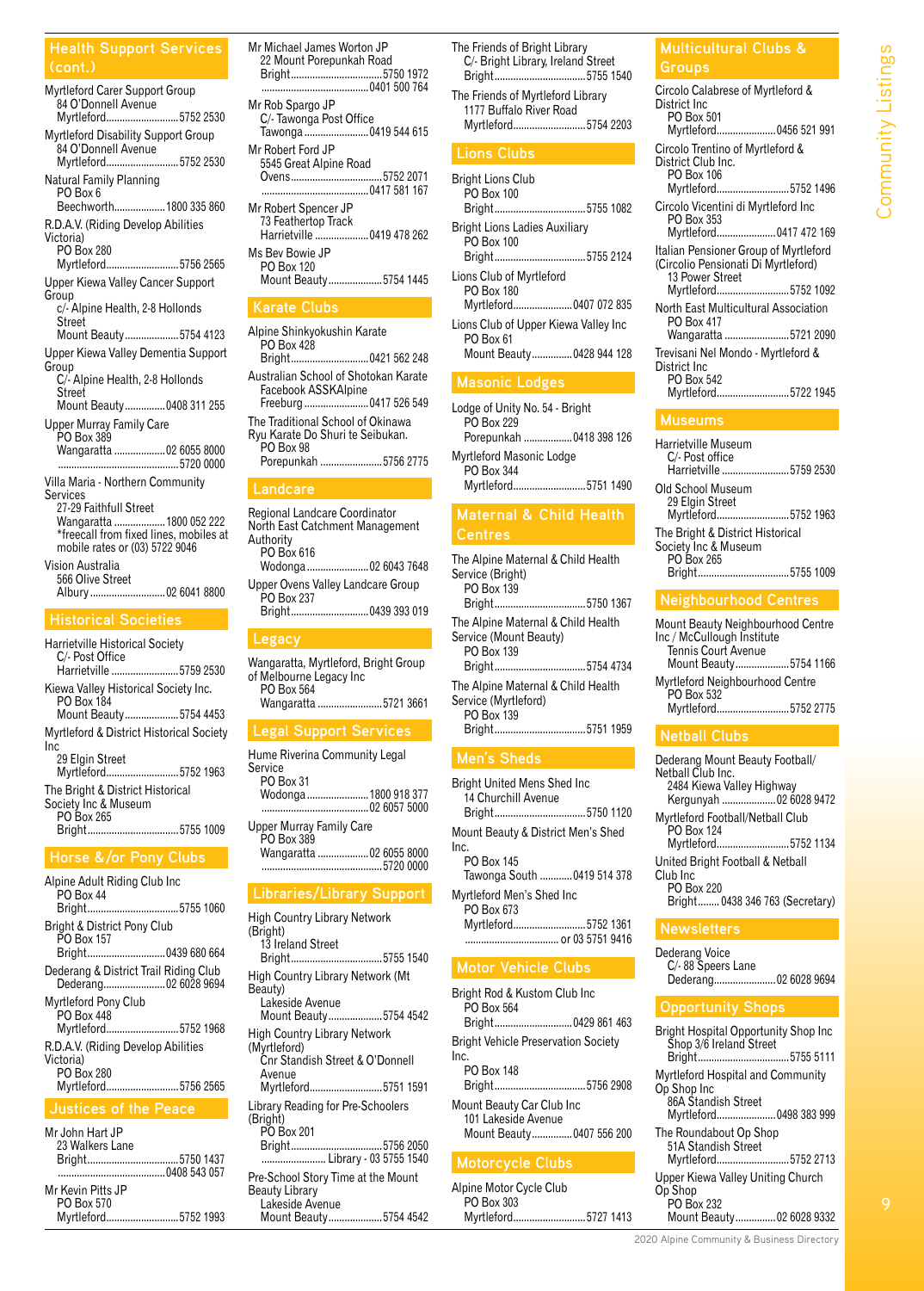# Community Listings Community Listings

| Mount Buffalo National Park                 |  |
|---------------------------------------------|--|
| <b>PO Box 20</b>                            |  |
| Parks Victoria (Bright)<br><b>PO Box 20</b> |  |
| Parks Victoria (Mt Beauty)<br>PO Box 422    |  |
| Mount Beauty 131 963                        |  |

#### **Playgroups**

**Parks Victoria**

Alpine Valley Playgroup 84 Cavedons Lane Porepunkah ..................0400 733 170 Bright Playgroup Inc PO Box 651 .........0412 517 545 Mount Beauty Playgroup PO Box 36 Mount Beauty...............0438 111 554 Myrtleford Playgroup 112 Great Alpine Road Myrtleford......................0407 656 550

#### **Police**

Bright Police Station 7 Park Street Bright..................................5755 1444 Dederang Police Station Kiewa Valley Highway<br>Dederang....................... Dederang.......................02 6028 9310 Falls Creek Police Station (Winter Only) Bogong High Plains Road<br>Mount Beauty...................5758 3424 Mount Beauty................ Mount Beauty Police Station 2A Park Street Mount Beauty....................5754 4244 Mount Hotham Police Station 7 Park Street ...5759 3535 Myrtleford Police Station 3 Queen Street Myrtleford...........................5752 1003

#### **Political Parties & Members**

| <b>Helen Haines</b><br>117 Murphy Street<br>Wangaratta 5721 7077                                     |
|------------------------------------------------------------------------------------------------------|
| Labor Party - Alpine Branch<br>C/- Zuvele Leschen, 280 McLees<br>Road<br>Buffalo River5754 2279      |
| The Liberal Party of Australia - Kiewa<br>Valley Branch<br>PO Box 349<br>Mount Beauty5754 1061       |
| The Liberal Party of Australia - Ovens<br>Valley Branch<br>C/- Post Office<br>Harrietville 5759 2530 |
| <b>Pre-Schools/Kindergartens</b>                                                                     |
| Alpine View Children's Centre<br>$\bigcap_{n=1}^{n}$                                                 |

| PO Box 651<br>Briaht5750 1367                                                                                |
|--------------------------------------------------------------------------------------------------------------|
| Dederang Primary School (Kinder &<br>Childcare Program)<br>4364 Kiewa Valley Highway<br>Dederang02 6028 9331 |
| Mount Beauty Kindergarten<br>PO Box 175<br>Mount Beauty5754 4848                                             |
| Myrtleford Pre-School Incorporated<br>55 Prince Street<br>Myrtleford5752 1967                                |

#### **Preservation & Restoration**

| <b>Bright Vehicle Preservation Society</b>         |
|----------------------------------------------------|
| Inc.<br><b>PO Box 148</b>                          |
| Bright5756 2908                                    |
| Wandiligong Preservation Society Inc<br>PO Box 170 |
| Wandiligong 0412 546 521                           |
| <b>Probus Clubs</b>                                |
| Alpine Probus Club of Bright Inc                   |

| Albine Probus Club of Briant Inc<br>PO Box 388<br>Bright5750 1725 |  |
|-------------------------------------------------------------------|--|
| Probus Club of Bright Inc.<br>PO Box 45<br>Bright5750 1811        |  |
| Probus Club of Mt Beauty Inc.<br><b>PO Box 78</b>                 |  |
| Mount Beauty5754 1079                                             |  |
| Probus Club of Myrtleford<br>PO Box 538                           |  |
| Myrtleford5752 2844                                               |  |

#### **Radio Stations**

Alpine Radio 96.5FM (Kiewa Valley), 92.9FM (Ovens Valley), 94.5FM (Harrietville) PO Box 331 Mount Beauty....................5754 4554 www.alpineradio.com.au

## **Ratepayers Associations**

Bright and District Ratepayers Association 61 Gavan Street .5750 1309

#### **Recreation Reserves & Parks - Committees of Management**

Dederang Recreation Reserve, Hall & Multi Purpose Building Committee of Management C/- G. Stow, 705 Kancoona South Road Dederang.......................0438 289 462 Freeburgh Hall and Recreation Reserve Committee of Management 920 Great Alpine Road Freeburgh...........................5755 1625 Gapsted Recreation Reserve Committee of Management 125 Lower River Road Gapsted ..............................5752 1710 .....5752 1712 - bookings Gundowring Hall & Recreation Reserve Committee of Management 2201 Gundowring Road Gundowring ..................0428 289 515 Harrietville Camping & Recreation Reserve Committee of Management Lot 15, Feathertop Track Harrietville ....................0411 164 158 Harrietville Recreation Reserve Inc. Committee of Management 45 Mill Road Harrietville .........................5759 2671 Harrietville Tronoh Dredgehole Reserve Committee of Management 164 Great Alpine Road Harrietville ....................0438 050 475 Mongans Bridge & Camping Park Committee of Management Inc.

PO Box 139 Mount Beauty....................5754 5226

| <b>Mount Beauty Recreation Reserve</b><br>Committee of Management<br>PO Box 119                                                 |  |
|---------------------------------------------------------------------------------------------------------------------------------|--|
| Tawonga South 5754 1139                                                                                                         |  |
| <b>Myrtleford Recreation Reserve</b><br>Committee of Management<br>PO Box 186<br>Myrtleford5752 1687<br>0408 521 687            |  |
| Nug Nug Reserve Campers<br>Association Inc.<br>48 Brunel Road<br>Seaford  0418 336 272                                          |  |
| <b>Pioneer Park Recreation Reserve</b><br>Committee of Management<br>PO Box 139<br>Bright5755 0555                              |  |
| Porepunkah Public Hall & Recreation<br>Reserve Committee of Management<br>PO Box 151<br>Porepunkah 5756 2335                    |  |
| R.C. McNamara Reserve and<br>Memorial Park Oval Committee of<br>Management<br>PO Box 659<br>Myrtleford5751 1741                 |  |
| <b>Upper Gundowring Recreation</b><br>Reserve Committee of Management<br>2312 Gundowring Road<br>Upper Gundowring  02 6028 9888 |  |
| Wandiligong Alpine Park Committee<br>of Management Inc.<br>5 Higgs Lane<br>Wandiligong 0427 575 515                             |  |
| Wandiligong Public Purposes and<br>Old Library Reserve Committee of<br>Management<br><b>PO Box 23</b><br>Wandiligong5755 1405   |  |

#### **Red Cross**

| <b>Bright Red Cross Unit</b><br>48 Gavan Street<br>Bright5755 1089                     |  |
|----------------------------------------------------------------------------------------|--|
| <b>Gundowring Red Cross</b><br>507 Hell Hole Creek Road<br>Kergunyah  02 6027 5325     |  |
| Myrtleford Friends of Red Cross<br>PO Box 56<br>Myrtleford5752 1823                    |  |
| Tawonga Red Cross<br>120 Liddens Road<br>Coral Bank 5754 5230<br>$\ldots$ 0490 147 618 |  |
|                                                                                        |  |

#### **Rotary Clubs**

| <b>Mount Beauty Rotary Club</b><br>PO Box 241 |
|-----------------------------------------------|
| Mount Beauty 0428 680 949                     |
| Rotary Club of Bright<br><b>PO Box 95</b>     |
| Bright5755 2395                               |
| Rotary Club of Myrtleford<br>PO Box 395       |
| Myrtleford5752 1405                           |
| <b>RSL (Returned &amp;</b>                    |

## **Services League of Australia)**

| Bright Returned & Services League - |
|-------------------------------------|
| Sub-Branch Incorporated             |
|                                     |
| Bright5755 1111                     |
| Mount Beauty Returned & Service     |
| League - Sub Branch                 |
|                                     |
| Mount Beauty5754 1585               |
|                                     |

Myrtleford Returned & Services League - Sub Branch Inc PO Box 327 Myrtleford...........................5752 1823

#### **RSPCA**

| RSPCA VIC            |  |
|----------------------|--|
| 1 Connell Street     |  |
| Wangaratta 5722 2874 |  |

#### **Scouts**

Ci

| 1st Bright Scout Group<br>PO Box 394<br>Bright 0408 551 307<br>gl.bright@scoutsvictoria.com.au<br>www.scoutsvictoria.com.au         |
|-------------------------------------------------------------------------------------------------------------------------------------|
| 1st Myrtleford Scout Group<br>PO Box 4<br>Myrtleford0409 270 531<br>Scout Alpine Centre - Tawonga<br>PO Box 57<br>Tawonga 5754 4987 |
|                                                                                                                                     |
| <b>Senior Citizen Centres/</b><br>Clubs                                                                                             |
| <b>Bright &amp; District Senior Citizens</b><br>Centre Committee of Management<br>Cobden Street<br>Bright 5755 1180 - Clubrooms     |

Myrtleford Senior Citizens Centre 28 Piazza Court Myrtleford...........................5755 0555

Myrtleford Senior Citizens Complex Committee of Management 28 Piazza Court

Myrtleford...........................5752 1050 .....................0438 403 068 - bookings

#### **SES (State Emergency Services)**

| <b>Bright State Emergency Service</b><br>PO Box 339<br><b>Bright</b>  |
|-----------------------------------------------------------------------|
| Flood/windstorm damage132 500<br>General enquiries 03 9256 9650       |
| <b>Myrtleford State Emergency Service</b><br>PO Box 591<br>Myrtleford |
| Flood/windstorm damage132 500<br>General enquiries5752 2122           |

#### **Singing Groups**

| <b>Bright Singers Inc</b><br>$\overline{P}$ O Box 66          |           |
|---------------------------------------------------------------|-----------|
| Bright5750 1213                                               |           |
| Mt Beauty Singers 0447 552 295<br>jeanie.farrington@gmail.com |           |
| Sing Australia Bright<br>C/O Postoffice                       |           |
| Harrietville  0427 688 528                                    | 5759 2783 |
|                                                               |           |

#### **Ski Clubs**

| Birkebeiner Nordic Ski Club Inc.<br>PO Box 192<br>Mount Beauty5754 4323            |  |
|------------------------------------------------------------------------------------|--|
| Falls Creek Race Club<br>PO Box 148<br>Falls Creek5758 3667                        |  |
| Myrtleford Ski Club Inc<br>PO Box 469<br>Myrtleford5752 2280<br>5758 3283 - Winter |  |